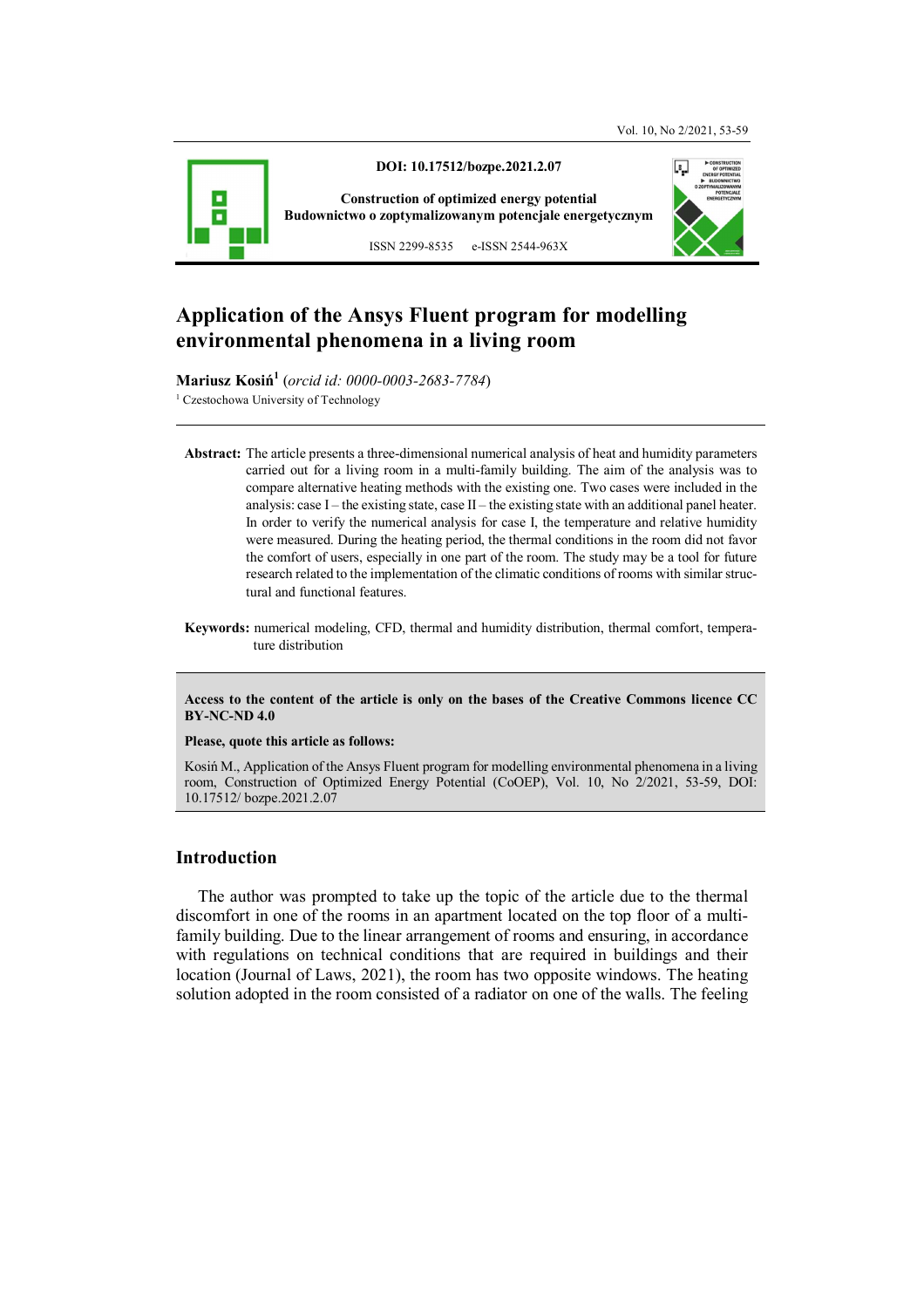of cold, reported in the analyzed room, appears in conjunction with the beginning of the heating season.

One of the considered solutions to improve humidity and the thermal comfort of the room, is the placement of an additional heater under the window. With the progressive changes in energy consumption requirements and expectations regarding the thermal comfort inside the facility, it is necessary to understand the effects of the above-mentioned factors. Poor air quality in the room causes discomfort to the users.

In the article, the authors used a numerical simulation of heat and moisture flow. Due to the application of computational fluid dynamics (CFD), it is possible to obtain the necessary information about the environment of the analyzed room. Two cases were included in the analysis:

 $I$  – the existing state,

 $II$  – the existing conditions in the room with an additional panel heater.

The aim of the presented research was to use CFD to determine the improvement of the hygrothermal conditions. In order to verify the results obtained from the numerical analysis, a comparison was made with the results of the study. The results were validated for case I.

The results presented in the article can provide information on the design of rooms in terms of environmental comfort, as well as contribute to the study of the climate when using various heating and ventilation systems.

#### **1. Analysis**

The living room of a multi-family building with the following dimensions was analyzed: 3.5 m wide, 4.9 m long and 2.8 m high (Fig. 1). Two types of heating were included in the calculations. Case I reflected the actual condition of the room, which is heated by a 0.9 m x 0.6 m steel two-panel radiator placed on a wall with a balcony window (Fig. 2). Case II assumed the placement of an additional single-panel radiator with dimensions of 0.9 m x 0.6 m. The radiator was placed on the opposite wall to case I (Fig.  $2$ ).



**Fig. 1.** Photo of the analyzed room: a) external view, b) internal view (*own photo*)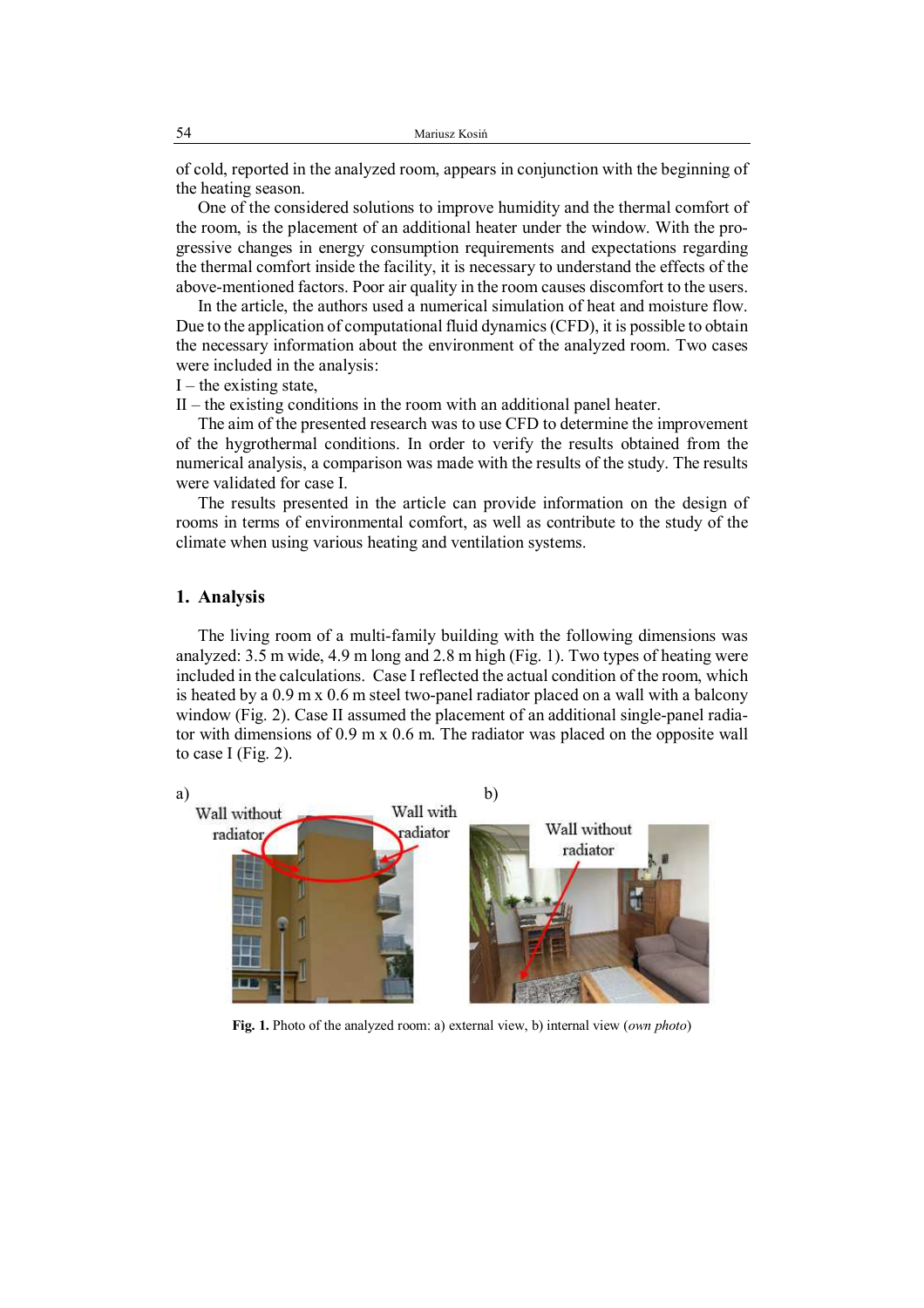#### **2. Case study**

Modelling of the spatial distribution of temperature and relative humidity in the accepted cases was carried out by computational fluid dynamics (CFD) with the use of Ansys Fluent.

The steps of the computational analysis included the geometric modelling, finite element mesh creation, analysis and result evaluation. In order to carry out the analysis, the boundary conditions were determined: inlet – air inlet area, outlet – air outlet area, heating element and walls.

Due to the shortening of the calculation time, a mesh was generated that contained tetrahedral elements. Detailed information on mesh generation and solution methods was taken from the literature (*Fluent 19.2*, Major & Kosiń, 2016).

Figure 2 shows the computational model of the analyzed room. In the analysis, the heater panel was set to a temperature of 60°C. The air velocity on the surface of the inlet opening was assumed to be 3.6 m/s, which is equivalent to an air pressure of about 10 Pa. The inlet air temperature was set at a constant  $-10^{\circ}$ C. The mass fraction of water vapour in the inlet air was assumed to be 4.17 g/kg based on the Mollier diagram (Szymański & Wolańczyk, 2014). A pressure boundary condition was applied at the outlet. The air outflow was possible through a gap under the door (0.9 m x 0.02 m) leading to the corridor of the apartment. For the window and the outer surface of the window wall, the following temperature boundary conditions were used: for the outer wall –10°C and the inner wall 20°C.



**Fig. 2.** Living room calculation model (*own research*)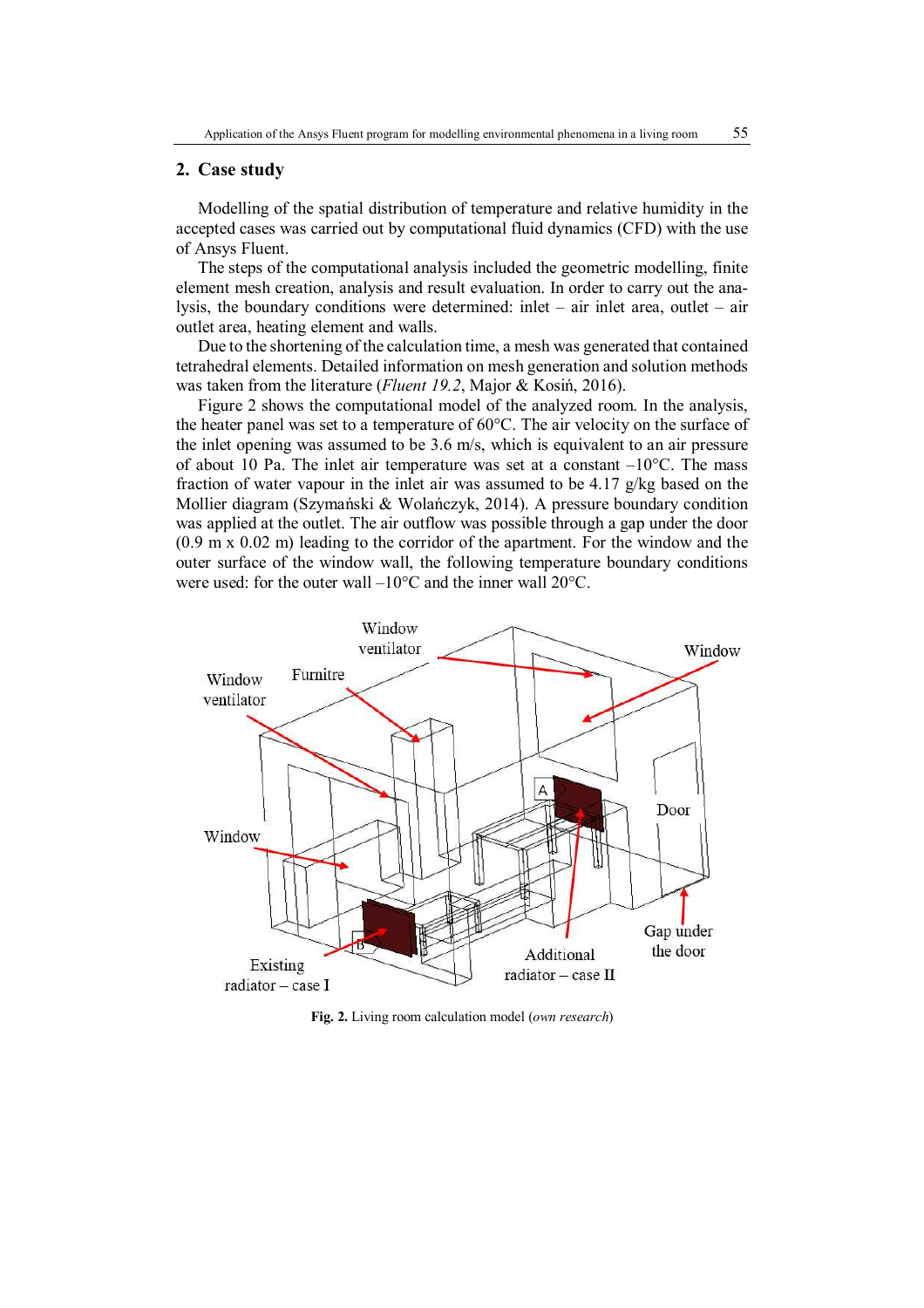### **3. Results**

In order to verify the numerical calculations, the temperature and relative humidity were measured for case I. The measurement site was located in the central part of the room, and the readings were taken at five heights (Fig. 3a). A temperature and humidity recorder (AZ model 8700) was used for the measurements (Fig. 3b). The measurement accuracy of the relative humidity was  $\pm$ 5% and for the temperature, it was  $\pm 1$ °C.

The data measured and calculated by Ansys Fluent (Major et al., 2018) show similar trends. Based on the test results, the differences between the results obtained from the CFD analysis were estimated. The discrepancy between the temperatures was 12% and for humidity 14%. Taking into account the many parameters influencing the environmental climate of the room, the obtained results can be considered as satisfactory.



**Fig. 3.** Temperature and humidity measurement: a) measuring place, b) AZ model 8700 hygrometer (*own photo*)

Figures 4 and 5 show the temperature and relative humidity fields in the vertical plane located in the middle of the room.

In case I, the area of cooler climate is visible in the area of the window without the radiator (Fig. 4a). On the other hand, the simulation with an additional heating panel (case II) shows a balanced temperature distribution (Fig. 4b).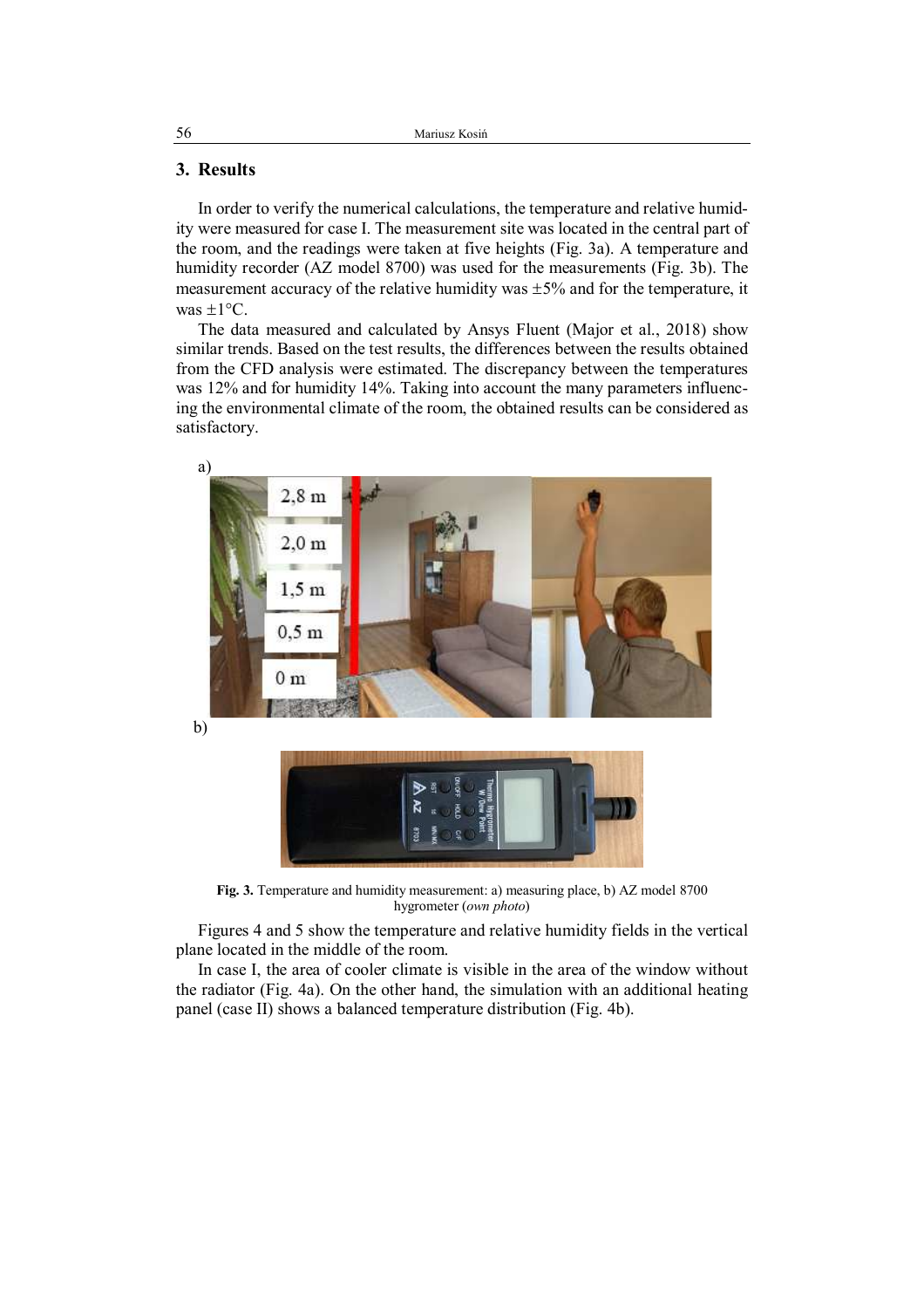

**Fig. 4.** Temperature distribution: a) case I, b) case II (*own research*)

Figure 5 shows the distribution of relative humidity. In the case of closed rooms, the air humidity should be in the range of 30-65%. The best feeling for people staying in the room is when the relative air humidity is 40-60% with the optimal temperature in the room of 20-22°C. In case I (Fig. 5a) the air is more humid than in case II, where the air is drier (Fig. 5b).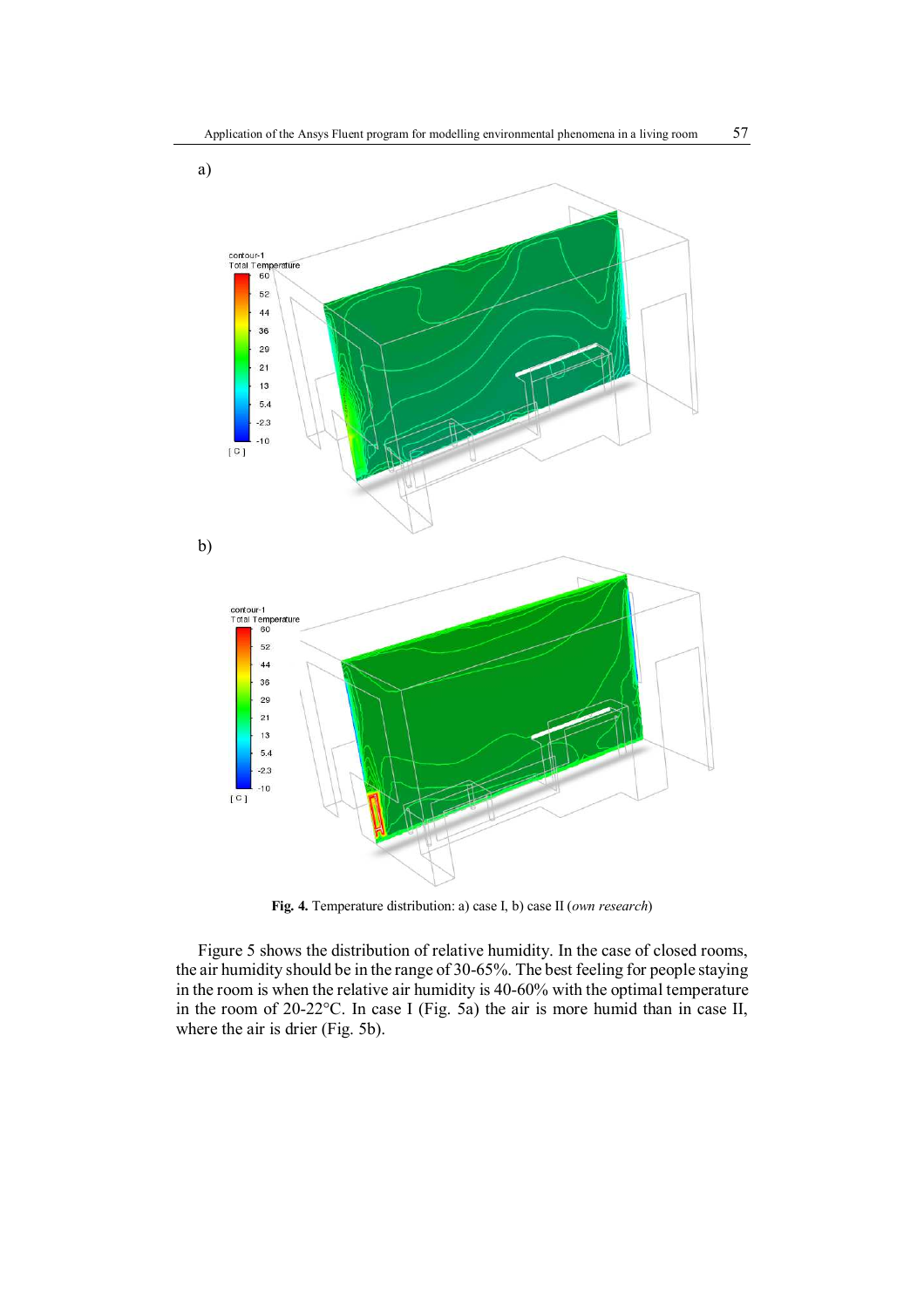

**Fig. 5.** Relative humidity distribution: a) case I, b) case II (*own research*)

## **Conclusions**

The aim of this study was to model, using numerical methods, issues related to the assessment of temperature and humidity distribution with various heat carriers. The use of numerical programs allows for a relatively quick assessment of the adopted methods of heating rooms. Numerical calculations provide both information on the values of the parameters of interest to us as well as graphically present the